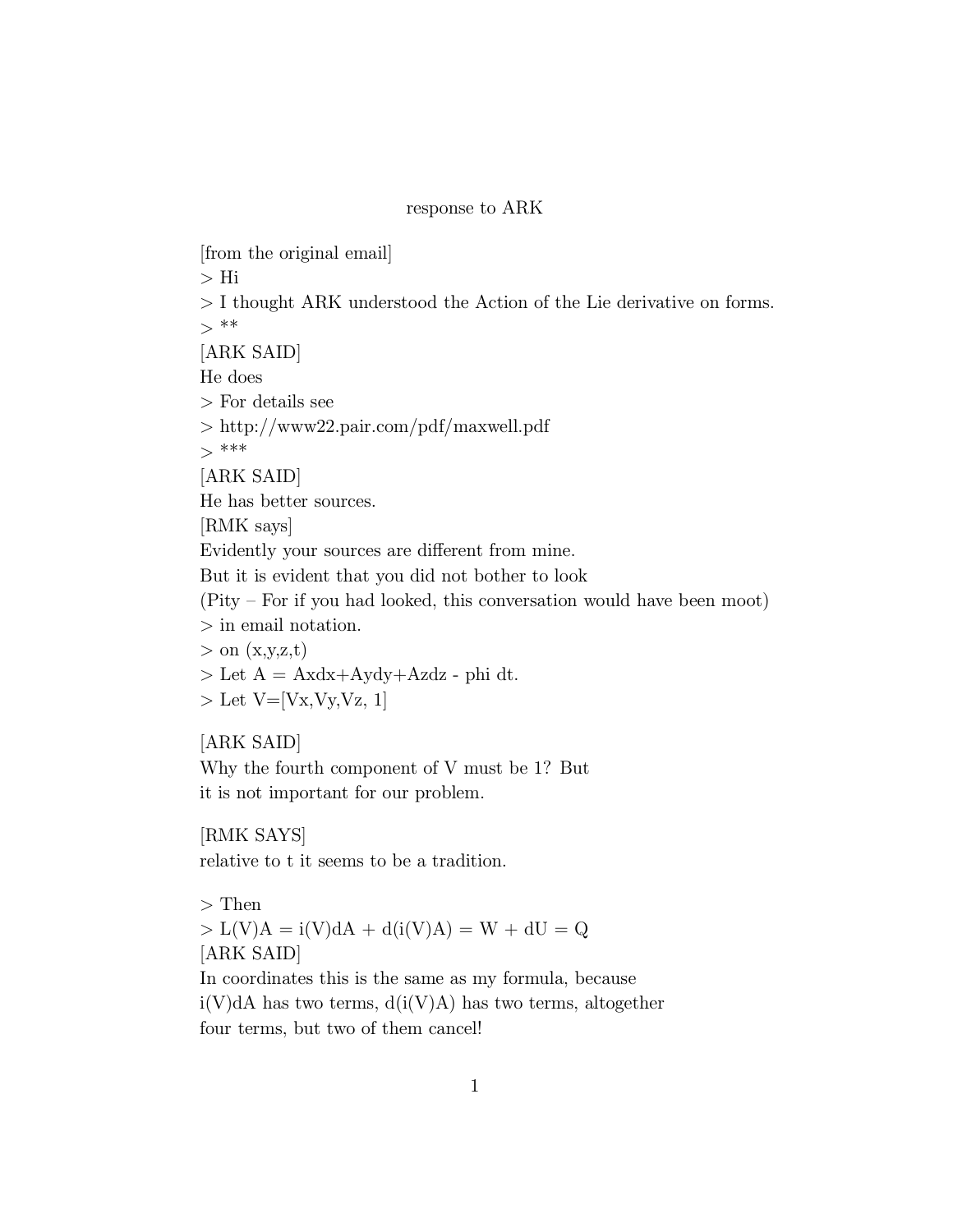Do you want to see it?

[RMK SAYS] (grin) I have better sources.

[ARK SAID] Here it is: Compute the first term: 1)  $(dA)$ -ij = d-i A-j - d-j A-i [RMK would write]

$$
A = A_x dx + A_y dy + A_z dz - \phi dt
$$

$$
dA = \{\partial A_k/\partial x^j - \partial A_j/\partial x^k\}dx^{j\,\hat{}}dx^k = F_{jk}dx^{j\,\hat{}}dx^k = \mathbf{B}_z dx^{\hat{}}dy... + \mathbf{E}_x dx^{\hat{}}dt...
$$

where in usual engineering notation,

$$
\mathbf{E} = -\partial \mathbf{A} / \partial t - grad\phi, \qquad \mathbf{B} = curl \mathbf{A}.
$$

## [ARK CONTINUES]

Therefore 2)  $[i(V)dA]$ \_j = V^i  $(dA)$ \_ij = V^i d\_i A\_j - V^i d\_j A\_i Compute the second term (using Leibniz rule)

[RMK would write]

$$
W = i(V)dA = \mathbf{B}_z \mathbf{V}^x dy - \mathbf{B}_z \mathbf{V}^y dx \dots + \mathbf{E}_x \mathbf{V}^x dx
$$
  
=  $(\mathbf{E} + \mathbf{V} \times \mathbf{B})_x dx + \dots - (\mathbf{E} \cdot \mathbf{V}) dt$ 

[ARK CONTINUES] 3)  $d(i(V)A)$ -j = d-j  $[V^i A_i] = d_i$ j  $(V^i) A_j + V^i d_j A_j$ 

[RMK would write]

$$
U = i(V)dA = A \cdot V - \phi
$$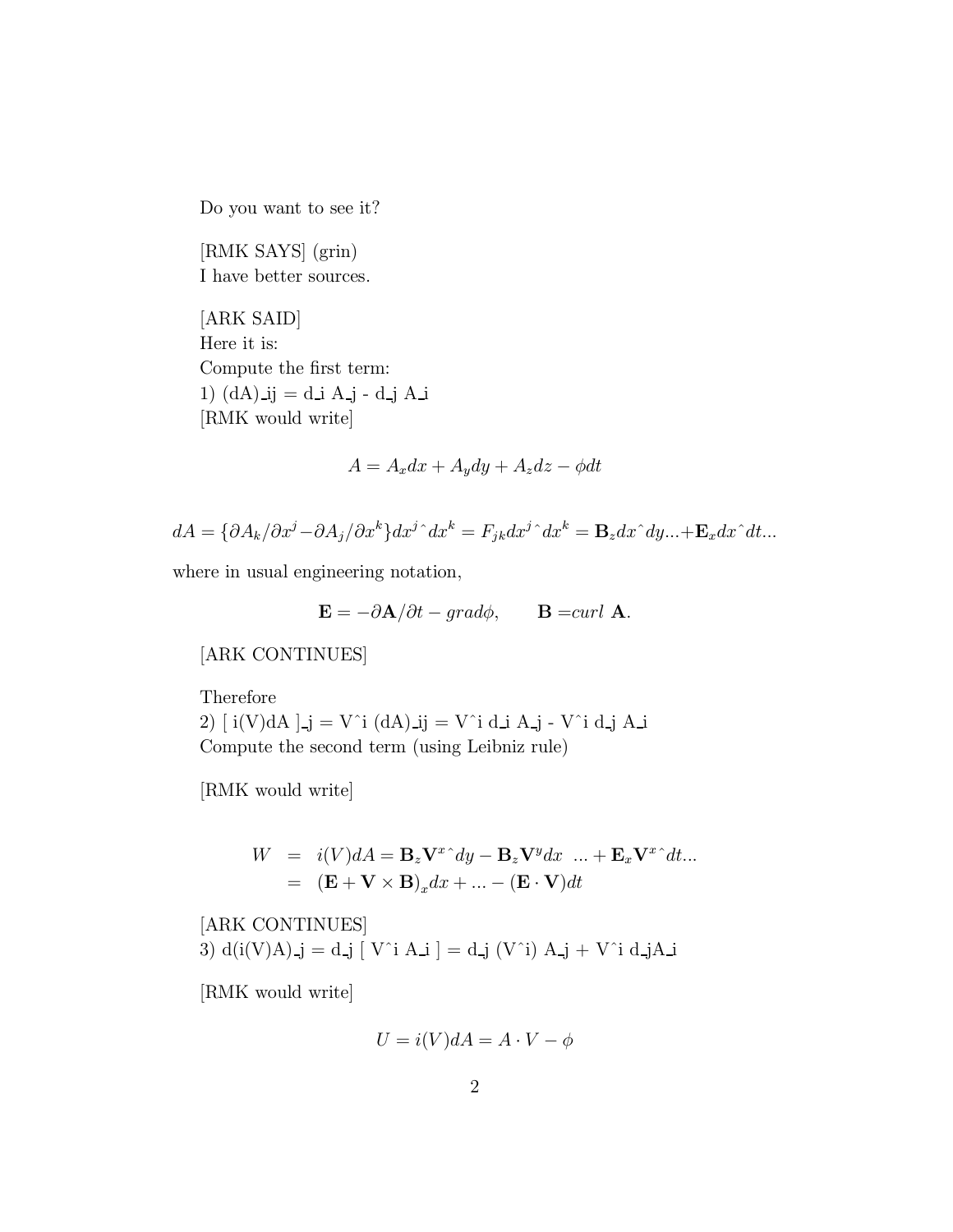and

$$
L(V)A = W + dU \tag{1}
$$

The Lorentz force term "falls out" from the virtual work 1-form component W of the Lie derivative. It does not involve derivatives of V.

[ARK continues] Now, when you add 2) and 3) , you see that second terms cancel and we get simple  $(L(V)A)$ <sub>-j</sub> = V<sup>o</sup>i d<sub>-j</sub> A<sub>-j</sub> + d<sub>-j</sub> (V<sup>o</sup>i) A<sub>-j</sub>

Which was my formula. Thus, as you see, Ark knows about Lie derivative. Ark even wrote a paper (with Daniel Kastler) "Graded Lie-Cartan pairs", and "Graded Lie-Cartan Pairs II" Annals of Physics (NY) 179, No 2 (1987), 169-200 [RMK SAYS]

Wonderful, Now you know something more.

> For details of Cartan's magic formula see Marsden and Riatu

> and my website.

 $>***$ 

[ARK SAID]

It is not necessary

> Recall that dA generates E and B as components of an 4 x 4 antisymmetric

> matrix based on A. Sommerfeld's 6 vector. \*\* evaluate virtual work 1-form

 $> W = i(V)dA$ , get  $W = (E + VxB)$  dot dr - (E dot V) dt  $\geq$  = Lorentz force times differential distance - (power) dt  $>****$ 

[ARK SAID]

THis does not matter. Lie derivative of A with respect V does contain partial derivatives of V while Lorentz term does not have them.